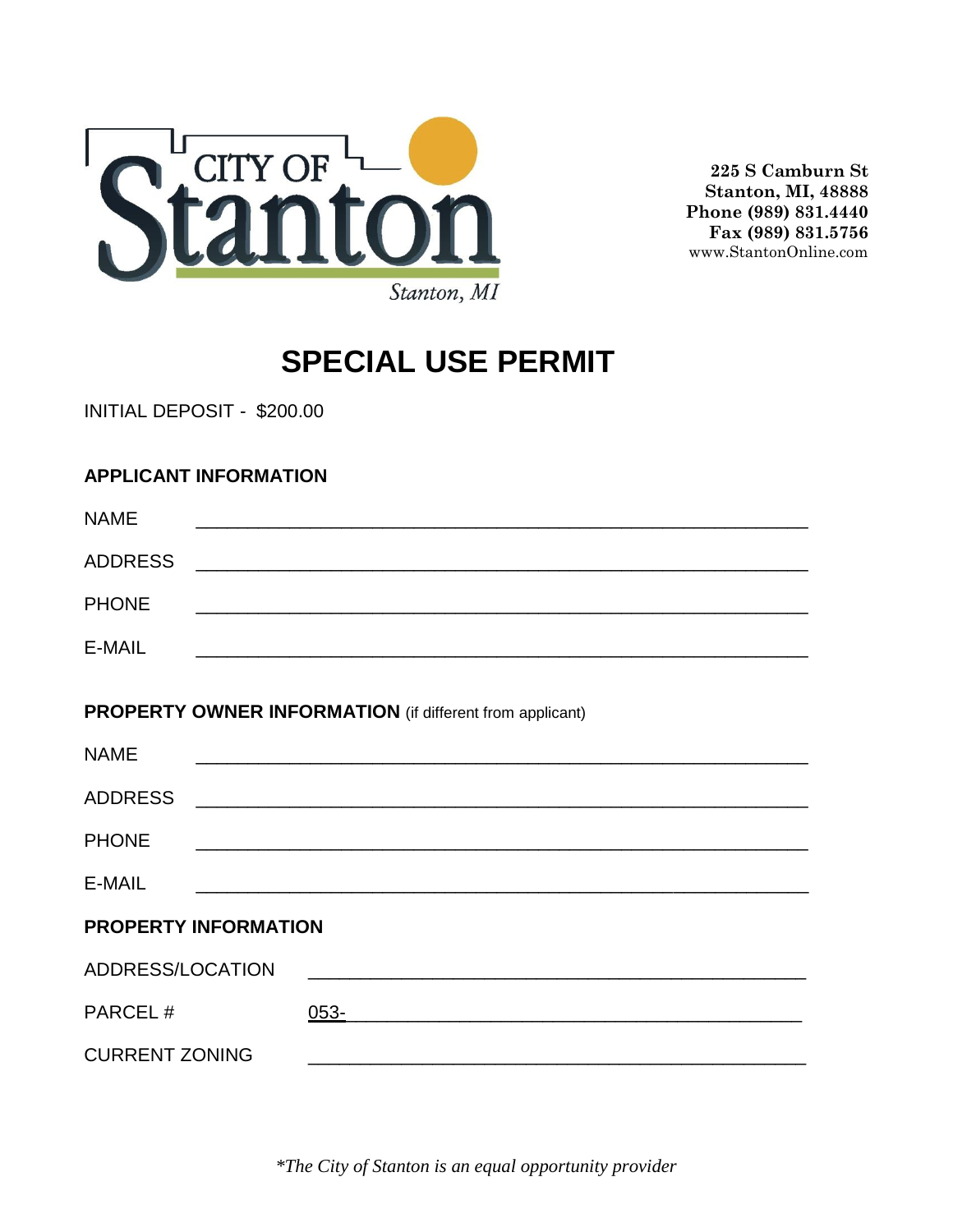#### **TYPE OF PROJECT** (Specify length, width & height)

| • NEW HOUSE    |                                                                        |
|----------------|------------------------------------------------------------------------|
| • SHED         |                                                                        |
| • GARAGE       | <u> 1980 - Jan Barbara, martin da kasar Amerikaan kasar Indonesia.</u> |
| • ADDITION     |                                                                        |
| • POOL         |                                                                        |
| $\bullet$ DECK |                                                                        |
| • FENCE        |                                                                        |
|                |                                                                        |
|                |                                                                        |

#### **SITE PLAN DRAWING INCLUDED WITH THIS APPLICATION?** YES NO

I hereby attest the information on this application is, to the best of my knowledge, true and accurate.

\_\_\_\_\_\_\_\_\_\_\_\_\_\_\_\_\_\_\_\_\_\_\_\_\_\_\_\_\_\_\_\_\_\_\_\_\_\_\_\_\_\_\_ \_\_\_\_\_\_\_\_\_\_\_\_\_\_\_\_\_\_\_\_\_

Signature of Applicant **Date** 

**NOTE:** Upon approval by the Zoning Administrator, this permit must be submitted to the Montcalm County Building Department when a building permit is required.

**--------------------------------**

\_\_\_\_\_\_\_\_\_\_\_\_\_\_\_\_\_\_\_\_\_\_\_\_\_\_\_\_\_\_\_\_\_\_\_\_\_\_\_\_\_\_\_\_\_\_\_\_\_\_\_\_\_\_\_

\_\_\_PERMIT APPROVED

\_\_\_PERMIT DENIED

PERMIT REQUIRES ADDITIONAL INFORMATION

DATE OF ACTION **EXECUTE ASSESSED ASSESSED A** 

Signature of Zoning Administrator